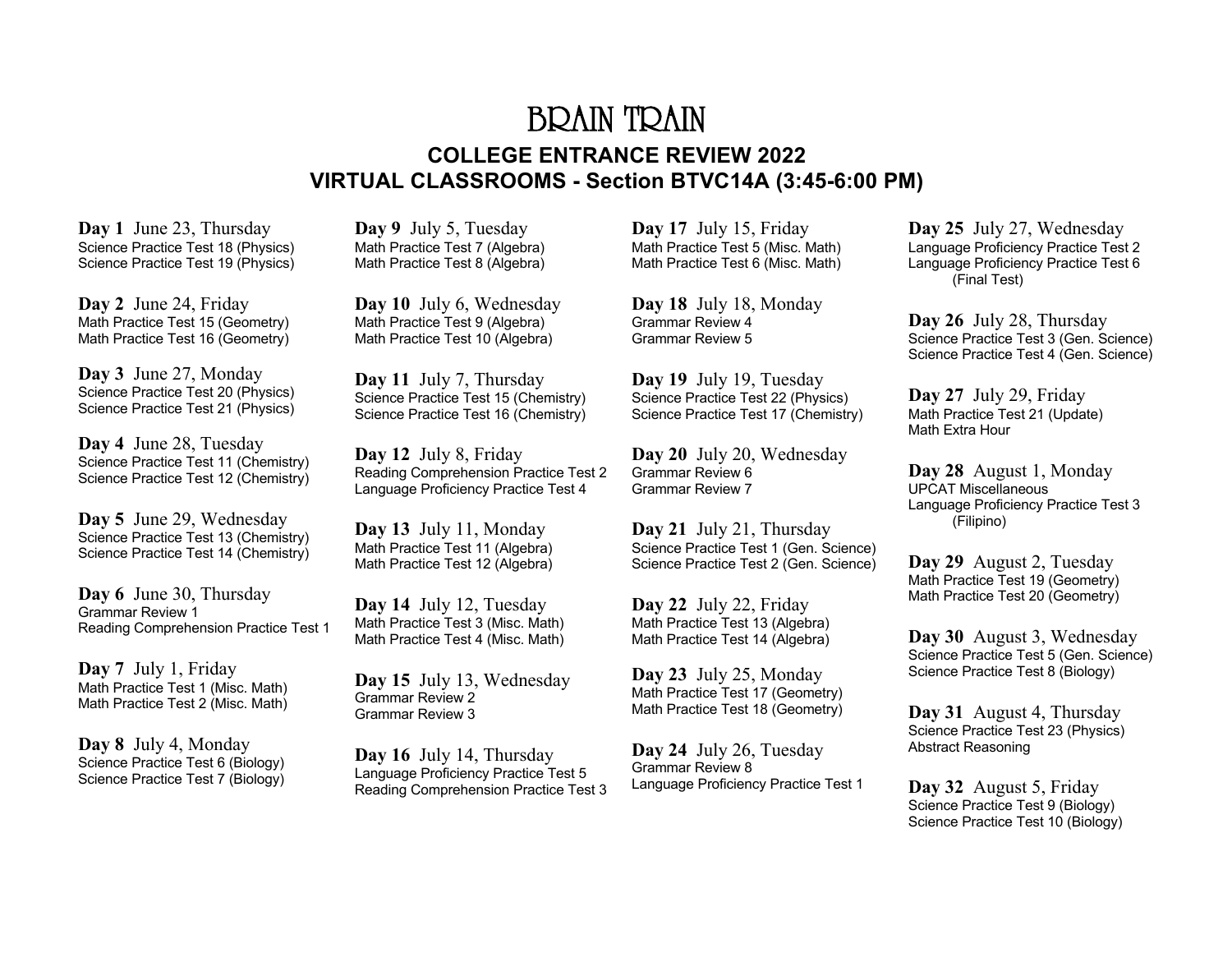# BRAIN TRAIN **COLLEGE ENTRANCE REVIEW 2022 VIRTUAL CLASSROOMS - Section BTVC14B (3:45-6:00 PM)**

**Day 1** June 23, Thursday Math Practice Test 7 (Algebra) Math Practice Test 8 (Algebra)

**Day 2** June 24, Friday Science Practice Test 18 (Physics) Science Practice Test 19 (Physics)

**Day 3** June 27, Monday Grammar Review 1 Reading Comprehension Practice Test 1

**Day 4** June 28, Tuesday Reading Comprehension Practice Test 2 Language Proficiency Practice Test 4

**Day 5** June 29, Wednesday Math Practice Test 15 (Geometry) Math Practice Test 16 (Geometry)

**Day 6** June 30, Thursday Grammar Review 2 Grammar Review 3

**Day 7** July 1, Friday Science Practice Test 20 (Physics) Science Practice Test 11 (Chemistry)

**Day 8** July 4, Monday Math Practice Test 1 (Misc. Math) Math Practice Test 2 (Misc. Math) **Day 9** July 5, Tuesday Grammar Review 4 Grammar Review 5

**Day 10** July 6, Wednesday Science Practice Test 12 (Chemistry) Science Practice Test 13 (Chemistry)

**Day 11** July 7, Thursday Math Practice Test 9 (Algebra) Math Practice Test 10 (Algebra)

**Day 12** July 8, Friday Science Practice Test 21 (Physics) Science Practice Test 22 (Physics)

**Day 13** July 11, Monday Science Practice Test 23 (Physics) Abstract Reasoning

**Day 14** July 12, Tuesday Math Practice Test 11 (Algebra) Math Practice Test 12 (Algebra)

**Day 15** July 13, Wednesday Language Proficiency Practice Test 5 Reading Comprehension Practice Test 3

**Day 16** July 14, Thursday Science Practice Test 1 (Gen. Science) Science Practice Test 2 (Gen. Science)

**Day 17** July 15, Friday Science Practice Test 6 (Biology) Science Practice Test 7 (Biology)

**Day 18** July 18, Monday Science Practice Test 8 (Biology) Science Practice Test 9 (Biology)

**Day 19** July 19, Tuesday Math Practice Test 3 (Misc. Math) Math Practice Test 4 (Misc. Math)

**Day 20** July 20, Wednesday Math Practice Test 17 (Geometry) Math Practice Test 18 (Geometry)

**Day 21** July 21, Thursday Grammar Review 6 Grammar Review 7

**Day 22** July 22, Friday Grammar Review 8 Language Proficiency Practice Test 1

**Day 23** July 25, Monday Math Practice Test 13 (Algebra) Math Practice Test 14 (Algebra)

**Day 24** July 26, Tuesday Math Practice Test 5 (Misc. Math) Math Practice Test 6 (Misc. Math) **Day 25** July 27, Wednesday Science Practice Test 14 (Chemistry) Science Practice Test 15 (Chemistry)

**Day 26** July 28, Thursday Language Proficiency Practice Test 2 Language Proficiency Practice Test 6 (Final Test)

**Day 27** July 29, Friday UPCAT Miscellaneous Language Proficiency Practice Test 3 (Filipino)

**Day 28** August 1, Monday Math Practice Test 19 (Geometry) Math Practice Test 20 (Geometry)

**Day 29** August 2, Tuesday Math Practice Test 21 (Update) Math Extra Hour

**Day 30** August 3, Wednesday Science Practice Test 10 (Biology) Science Practice Test 3 (Gen. Science)

**Day 31** August 4, Thursday Science Practice Test 4 (Gen. Science) Science Practice Test 5 (Gen. Science)

**Day 32** August 5, Friday Science Practice Test 16 (Chemistry) Science Practice Test 17 (Chemistry)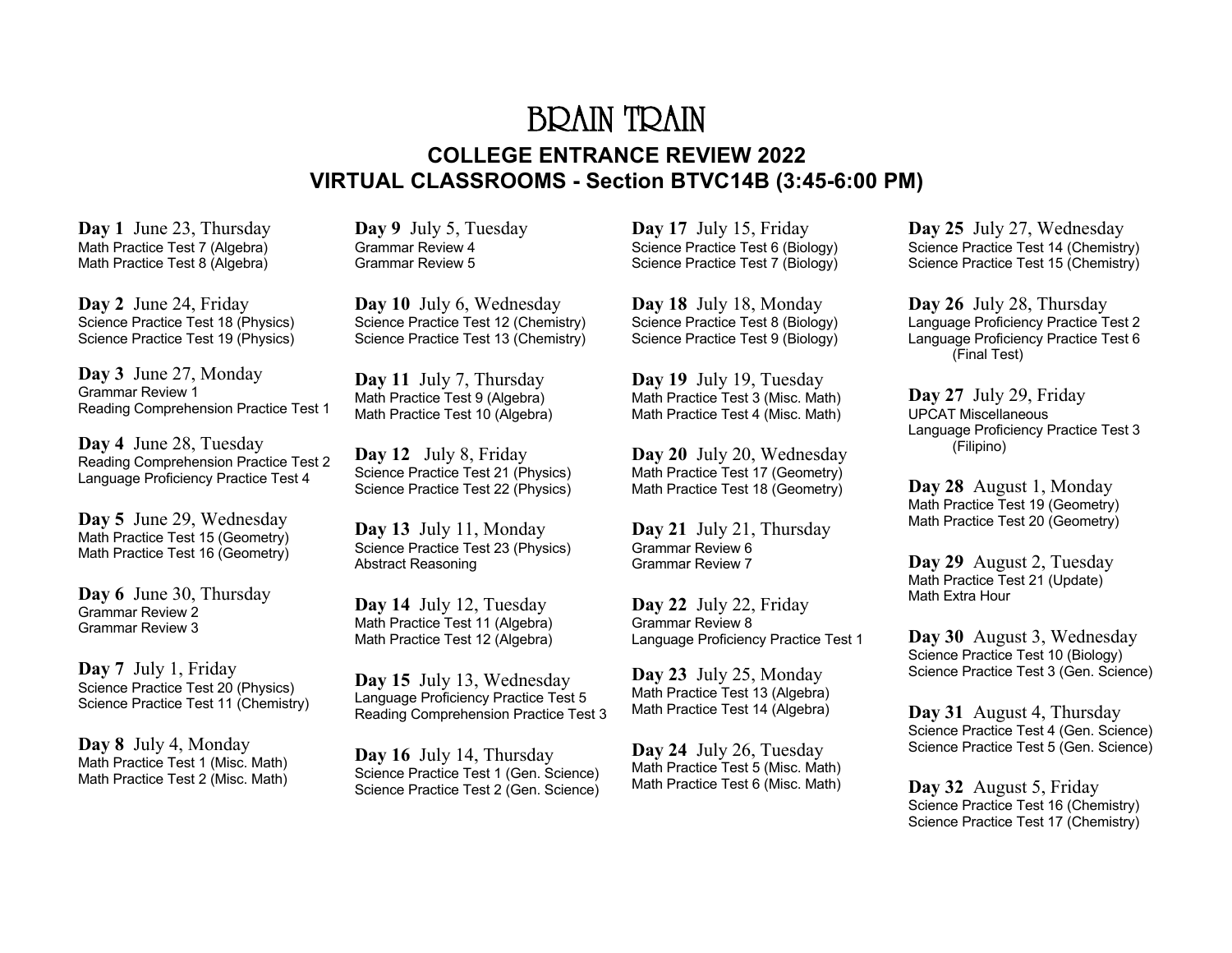# BRAIN TRAIN **COLLEGE ENTRANCE REVIEW 2022 VIRTUAL CLASSROOMS - Section BTVC14C (3:45-6:00 PM)**

**Day 1** June 23, Thursday Science Practice Test 1 (Gen. Science) Science Practice Test 2 (Gen. Science)

**Day 2** June 24, Friday Math Practice Test 7 (Algebra) Math Practice Test 8 (Algebra)

**Day 3** June 27, Monday Grammar Review 2 Grammar Review 3

**Day 4** June 28, Tuesday Math Practice Test 15 (Geometry) Math Practice Test 16 (Geometry)

**Day 5** June 29, Wednesday Science Practice Test 18 (Physics) Science Practice Test 19 (Physics)

**Day 6** June 30, Thursday Math Practice Test 9 (Algebra) Math Practice Test 10 (Algebra)

**Day 7** July 1, Friday Grammar Review 1 Reading Comprehension Practice Test 1

**Day 8** July 4, Monday Science Practice Test 11 (Chemistry) Science Practice Test 12 (Chemistry)

**Day 9** July 5, Tuesday Math Practice Test 1 (Misc. Math) Math Practice Test 2 (Misc. Math)

**Day 10** July 6, Wednesday Grammar Review 4 Grammar Review 5

**Day 11** July 7, Thursday Math Practice Test 17 (Geometry) Math Practice Test 18 (Geometry)

**Day 12** July 8, Friday Science Practice Test 6 (Biology) Science Practice Test 7 (Biology)

**Day 13** July 11, Monday Grammar Review 6 Grammar Review 7

**Day 14** July 12, Tuesday Reading Comprehension Practice Test 2 Language Proficiency Practice Test 4

**Day 15** July 13, Wednesday Math Practice Test 11 (Algebra) Math Practice Test 12 (Algebra)

**Day 16** July 14, Thursday Math Practice Test 3 (Misc. Math) Math Practice Test 4 (Misc. Math) **Day 17** July 15, Friday UPCAT Miscellaneous Reading Comprehension Practice Test 3

**Day 18** July 18, Monday Math Practice Test 5 (Misc. Math) Math Practice Test 6 (Misc. Math)

**Day 19** July 19, Tuesday Math Practice Test 13 (Algebra) Math Practice Test 14 (Algebra)

**Day 20** July 20, Wednesday Science Practice Test 13 (Chemistry) Science Practice Test 14 (Chemistry)

**Day 21** July 21, Thursday Science Practice Test 20 (Physics) Science Practice Test 21 (Physics)

**Day 22** July 22, Friday Math Practice Test 19 (Geometry) Math Practice Test 20 (Geometry)

**Day 23** July 25, Monday Grammar Review 8 Language Proficiency Practice Test 1

**Day 24** July 26, Tuesday Math Practice Test 21 (Update) Math Extra Hour

**Day 25** July 27, Wednesday Science Practice Test 8 (Biology) Science Practice Test 9 (Biology)

**Day 26** July 28, Thursday Language Proficiency Practice Test 5 Language Proficiency Practice Test 3 (Filipino)

**Day 27** July 29, Friday Science Practice Test 3 (Gen. Science) Science Practice Test 10 (Biology)

**Day 28** August 1, Monday Language Proficiency Practice Test 2 Language Proficiency Practice Test 6 (Final Test)

**Day 29** August 2, Tuesday Science Practice Test 15 (Chemistry) Science Practice Test 22 (Physics)

**Day 30** August 3, Wednesday Science Practice Test 23 (Physics) Abstract Reasoning

**Day 31** August 4, Thursday Science Practice Test 16 (Chemistry) Science Practice Test 17 (Chemistry)

**Day 32** August 5, Friday Science Practice Test 4 (Gen. Science) Science Practice Test 5 (Gen. Science)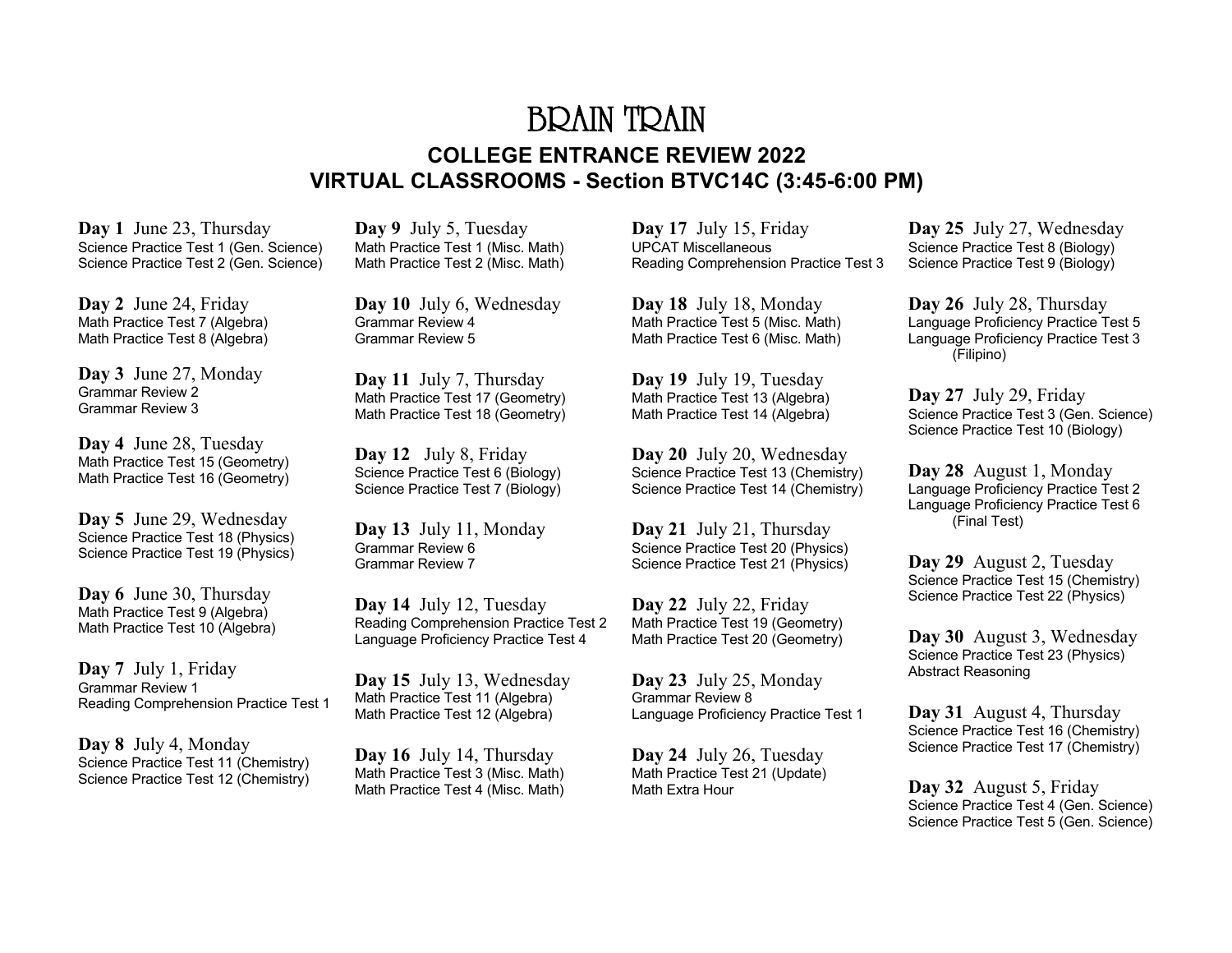# BRAIN TRAIN **COLLEGE ENTRANCE REVIEW 2022 VIRTUAL CLASSROOMS - Section BTVC14D (3:45-6:00 PM)**

**Day 1** June 23, Thursday Grammar Review 1 Reading Comprehension Practice Test 1

**Day 2** June 24, Friday Science Practice Test 1 (Gen. Science) Science Practice Test 2 (Gen. Science)

**Day 3** June 27, Monday Science Practice Test 6 (Biology) Science Practice Test 7 (Biology)

**Day 4** June 28, Tuesday Grammar Review 2 Grammar Review 3

**Day 5** June 29, Wednesday Math Practice Test 7 (Algebra) Math Practice Test 8 (Algebra)

**Day 6** June 30, Thursday Math Practice Test 1 (Misc. Math) Math Practice Test 2 (Misc. Math)

**Day 7** July 1, Friday Math Practice Test 9 (Algebra) Math Practice Test 10 (Algebra)

**Day 8** July 4, Monday Math Practice Test 15 (Geometry) Math Practice Test 16 (Geometry)

**Day 9** July 5, Tuesday Science Practice Test 18 (Physics) Science Practice Test 19 (Physics)

**Day 10** July 6, Wednesday Science Practice Test 8 (Biology) Science Practice Test 9 (Biology)

**Day 11** July 7, Thursday Reading Comprehension Practice Test 2 Language Proficiency Practice Test 4

**Day 12** July 8, Friday Science Practice Test 3 (Gen. Science) Science Practice Test 4 (Gen. Science)

**Day 13** July 11, Monday Science Practice Test 11 (Chemistry) Science Practice Test 12 (Chemistry)

**Day 14** July 12, Tuesday Grammar Review 4 Grammar Review 5

**Day 15** July 13, Wednesday Science Practice Test 20 (Physics) Science Practice Test 21 (Physics)

**Day 16** July 14, Thursday Grammar Review 6 Grammar Review 7

**Day 17** July 15, Friday Science Practice Test 22 (Physics) Abstract Reasoning

**Day 18** July 18, Monday Math Practice Test 11 (Algebra) Math Practice Test 12 (Algebra)

**Day 19** July 19, Tuesday Grammar Review 8 Language Proficiency Practice Test 1

**Day 20** July 20, Wednesday Math Practice Test 13 (Algebra) Math Practice Test 14 (Algebra)

**Day 21** July 21, Thursday Language Proficiency Practice Test 5 Reading Comprehension Practice Test 3

**Day 22** July 22, Friday UPCAT Miscellaneous Language Proficiency Practice Test 3 (Filipino)

**Day 23** July 25, Monday Math Practice Test 3 (Misc. Math) Math Practice Test 4 (Misc. Math)

**Day 24** July 26, Tuesday Science Practice Test 13 (Chemistry) Science Practice Test 23 (Physics)

**Day 25** July 27, Wednesday Math Practice Test 17 (Geometry) Math Practice Test 18 (Geometry)

**Day 26** July 28, Thursday Math Practice Test 5 (Misc. Math) Math Practice Test 6 (Misc. Math)

**Day 27** July 29, Friday Science Practice Test 10 (Biology) Science Practice Test 5 (Gen. Science)

**Day 28** August 1, Monday Science Practice Test 14 (Chemistry) Science Practice Test 15 (Chemistry)

**Day 29** August 2, Tuesday Language Proficiency Practice Test 2 Language Proficiency Practice Test 6 (Final Test)

**Day 30** August 3, Wednesday Science Practice Test 16 (Chemistry) Science Practice Test 17 (Chemistry)

**Day 31** August 4, Thursday Math Practice Test 19 (Geometry) Math Practice Test 20 (Geometry)

**Day 32** August 5, Friday Math Practice Test 21 (Update) Math Extra Hour